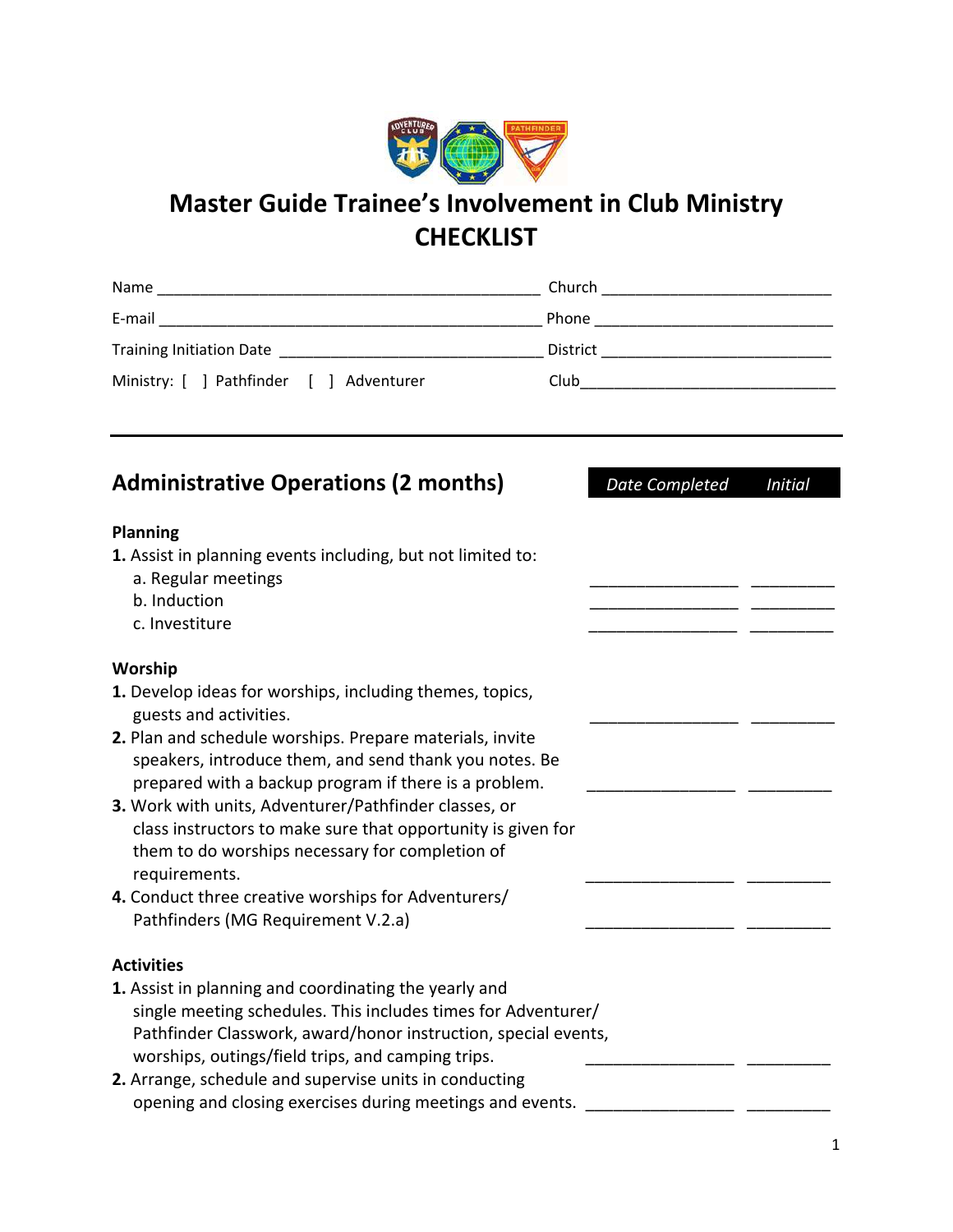|                                                                                                                                                                                                                                                                                                                                                                                                      | <b>Date Completed</b> | <b>Initial</b> |
|------------------------------------------------------------------------------------------------------------------------------------------------------------------------------------------------------------------------------------------------------------------------------------------------------------------------------------------------------------------------------------------------------|-----------------------|----------------|
| <b>3.</b> Teach basic marching and drilling techniques (for PFs only).<br>4. Be responsible for posting the weekly schedule in the<br>Adventurer/Pathfinder meeting place (including weekend<br>schedules on camping trips).<br>5. Assist in organizing, training, and scheduling of the<br>exhibition drill team (for PFs only).                                                                    |                       |                |
| <b>Security</b>                                                                                                                                                                                                                                                                                                                                                                                      |                       |                |
| 1. Plan, schedule and supervise security personnel if<br>necessary.<br>a. Lot or drive entrance<br>b. Entrance to the building<br>c. Entrance to the Adventurer/Pathfinder meeting room<br>d. Parking lot<br>2. Assist in establishing or continuing contact with local<br>emergency and police agencies.<br>3. Check out and in security equipment and supervise its<br>storage, upkeep and repair. |                       |                |
| General<br>1. Meet deadlines.<br>2. Work cheerfully and without prodding.<br>3. Communicate effectively.<br>4. Exhibit Christian spirit.                                                                                                                                                                                                                                                             |                       |                |

# **Adventurer/Pathfinder Classwork and Award/Honor Operations (2 months)**

### **Adventurer/Pathfinder Classwork**

- **1.** Assist in planning and carrying out Adventurer/Pathfinder Classwork instruction for the year or assigned time period. \_\_\_\_\_\_\_\_\_\_\_\_\_\_\_\_ \_\_\_\_\_\_\_\_\_
- **2.** Assist in coordination with other operations, in making sure that Adventurer/Pathfinder Classwork requirements are cared for in the most appropriate fashion possible.
- **3.** Assist in recruitment of Adventurer/Pathfinder Classwork instructors.
- **4.** Assist in support of Adventurer/Pathfinder Classwork instructors.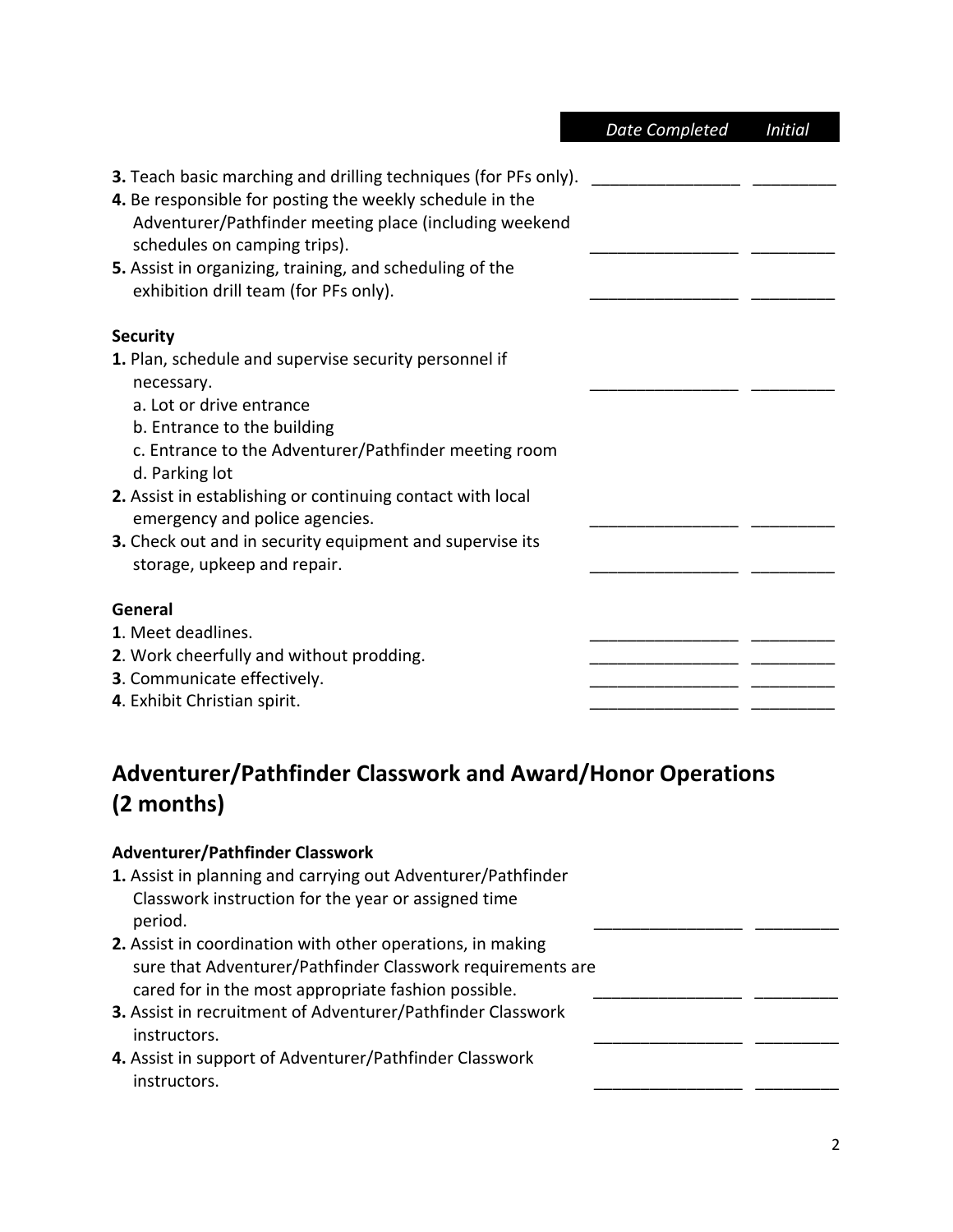#### **Adventurer Awards / Pathfinder Honors**

| 1. Assist in planning and carrying out award/honor selection for |
|------------------------------------------------------------------|
| instruction, including integration of honors required by         |
| Adventurer/Pathfinder Classwork.                                 |

- **2.** Provide support for award/honor instructors by helping with procurement of supplies, distribution of supplies and equipment, set up of teaching area, and provide substitute or teaching assistance.
- **3.** Assist in recruitment of Award/Honor instructors.
- **3.** Teach three Awards or two Pathfinder Honors (MG Requirement V.2.c)

#### **General**

- **1**. Meet deadlines.
- **2**. Work cheerfully and without prodding.
- **3**. Communicate effectively.
- **4**. Exhibit Christian spirit.

## **Outreach Operations (2 months)**

#### **Planning**

1. Assist in planning events including but not limited to:

- a. Can Collecting/Food Drive
- b. Community Service
- c. Day Camps
- d. Evangelism
- e. Adventurer/Pathfinder Sabbath
- f. Vacation Bible School
- g. Visitation

#### **Logistics**

- **1.** Collect and record permission slips, fees or other required paperwork.
- **2.** Track and tally the group total for clerical and security reasons. \_\_\_\_\_\_\_\_\_\_\_\_\_\_\_\_ \_\_\_\_\_\_\_\_\_
- **3.** Assist in promoting the event and preparing all necessary materials.
- **4.** Assist in unpacking, accounting for, and repairing materials upon return from an event.
- **5.** Assist in making arrangements for adequate transportation, including vehicle preparation and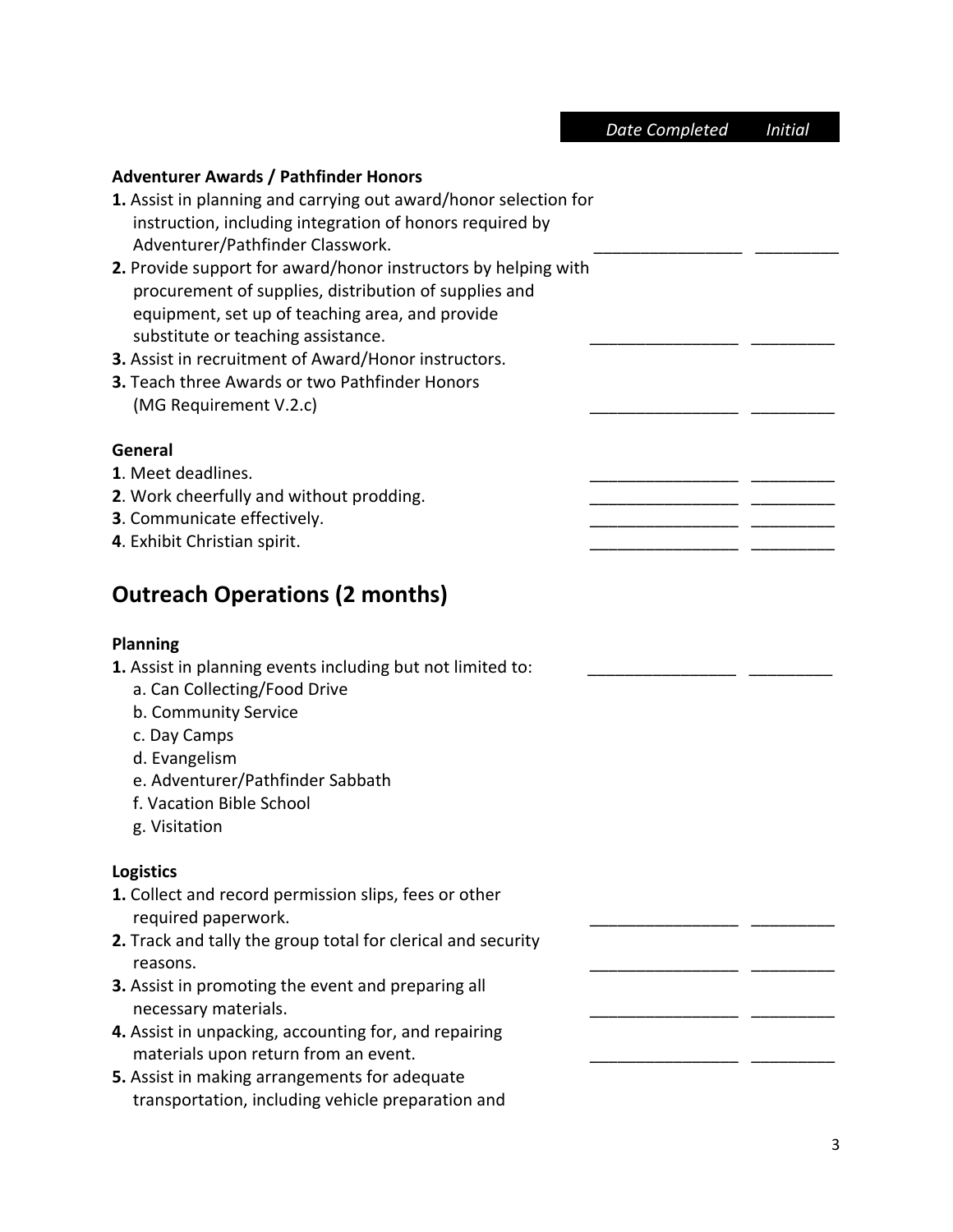|                                                                                                                                                                                                                                                                                | <b>Date Completed</b> | <b>Initial</b> |
|--------------------------------------------------------------------------------------------------------------------------------------------------------------------------------------------------------------------------------------------------------------------------------|-----------------------|----------------|
| reservation, written directions provided to all drivers,<br>and emergency policies and meeting places arranged for<br>and communicated to all parties concerned.<br>6. Assist in acquisition of adequate staff coverage for the<br>event.                                      |                       |                |
| <b>Activities</b><br>1. Work with Administrative, and Classwork/Award/Honors to<br>have programming for the event.<br>2. Plan and be ready to carry through alternative plans<br>should the program have to be changed for any reason.<br>(i.e. rain, snow, cancellation etc.) |                       |                |
| Food<br>1. Develop a menu and food supplies list for the event as<br>needed.<br>2. Assist in the purchase of required foodstuffs and<br>supplies.<br>3. Assist in food preparation, water detail, and wash station.                                                            |                       |                |
| <b>Security</b><br>1. Coordinate with the person in-charge of Administrative<br>Operations to confirm adequate and proper security is<br>arranged for at departure, on site, and at the return point.                                                                          |                       |                |
| General<br>1. Meet deadlines.<br>2. Work cheerfully and without prodding.<br>3. Communicate effectively.<br>4. Exhibit Christian spirit.                                                                                                                                       |                       |                |
| <b>Camping/Activity Operations (2 months)</b>                                                                                                                                                                                                                                  |                       |                |
| <b>Planning</b><br>1. Assist in planning events including, but not limited to:<br>a. Camping Trips<br>b. Field Trips (MG Requirement V.2.d)<br>c. Parties<br>2. Assist in creating, planning, and developing special<br>events not regularly scheduled by the club.            |                       |                |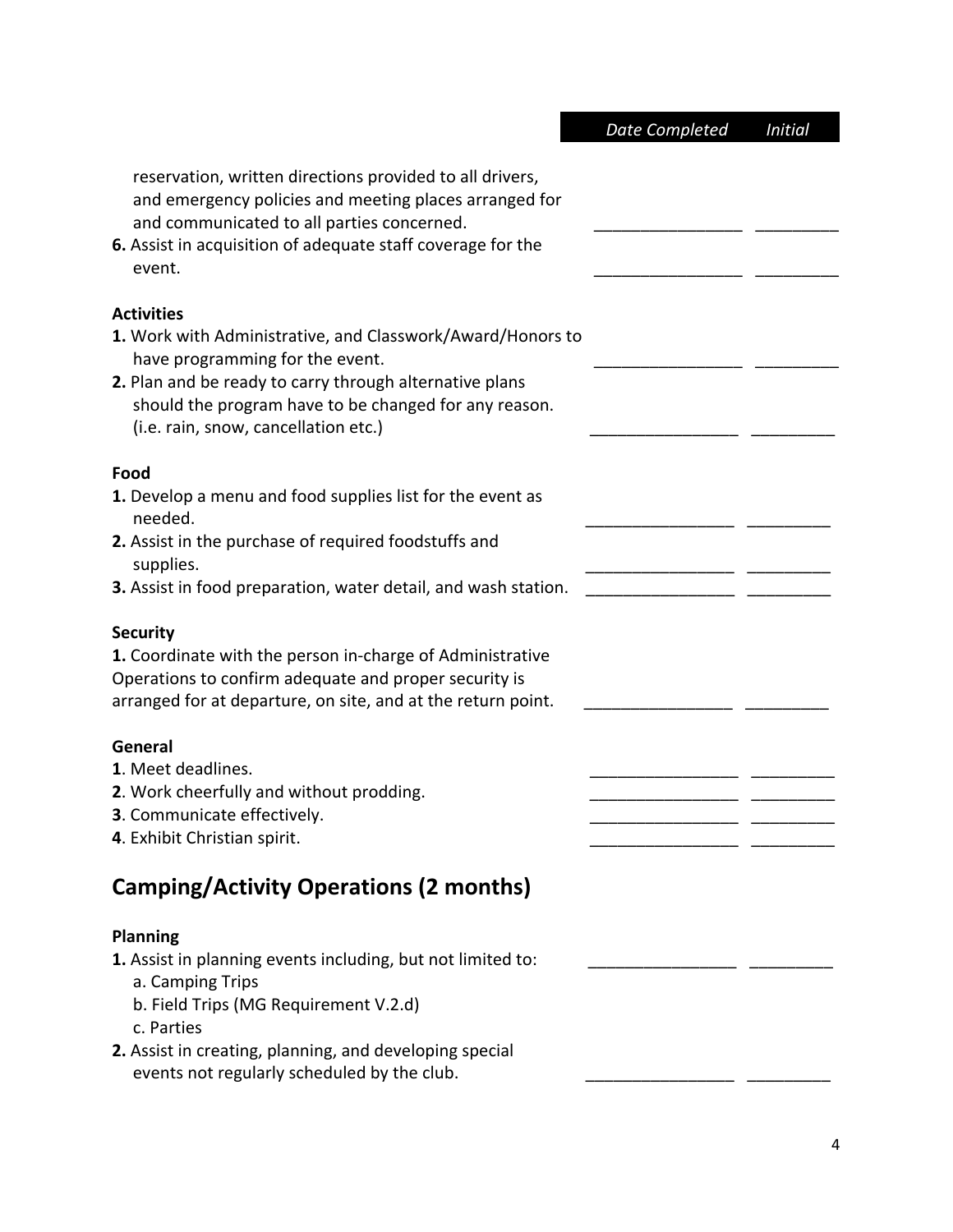|                                                                                                                                                                                                                                                                                                                                                                                                                                                                                                                                                                | <b>Date Completed</b> | <b>Initial</b> |
|----------------------------------------------------------------------------------------------------------------------------------------------------------------------------------------------------------------------------------------------------------------------------------------------------------------------------------------------------------------------------------------------------------------------------------------------------------------------------------------------------------------------------------------------------------------|-----------------------|----------------|
| Food                                                                                                                                                                                                                                                                                                                                                                                                                                                                                                                                                           |                       |                |
| 1. Develop a menu and food supplies list for the event.<br>2. Assist in the purchase of required foodstuffs and<br>supplies.                                                                                                                                                                                                                                                                                                                                                                                                                                   |                       |                |
| 3. Assist in food preparation, water detail, and wash station.                                                                                                                                                                                                                                                                                                                                                                                                                                                                                                 |                       |                |
|                                                                                                                                                                                                                                                                                                                                                                                                                                                                                                                                                                |                       |                |
| <b>Logistics</b>                                                                                                                                                                                                                                                                                                                                                                                                                                                                                                                                               |                       |                |
| 1. Collect and record permission slips, fees or other<br>required paperwork in preparation for departure.<br>Coordinate with the person-in-charge of Finance/ Clerical<br>Operations on record keeping.<br>2. Track and tally the group total for clerical and security                                                                                                                                                                                                                                                                                        |                       |                |
| reasons.                                                                                                                                                                                                                                                                                                                                                                                                                                                                                                                                                       |                       |                |
| 3. Assist in preparing and packing all general club gear.                                                                                                                                                                                                                                                                                                                                                                                                                                                                                                      |                       |                |
| 4. Assist in unpacking, accounting for, and repairing                                                                                                                                                                                                                                                                                                                                                                                                                                                                                                          |                       |                |
| general club gear upon return from an event.                                                                                                                                                                                                                                                                                                                                                                                                                                                                                                                   |                       |                |
| 5. Assist in making arrangements for adequate<br>transportation, including vehicle preparation and<br>reservation, written directions provided to all drivers,<br>and emergency policies and meeting places arranged for<br>and communicated to all parties concerned.<br>6. Assist in acquisition of adequate staff coverage for the                                                                                                                                                                                                                          |                       |                |
| event.                                                                                                                                                                                                                                                                                                                                                                                                                                                                                                                                                         |                       |                |
| <b>Activities</b><br>1. Work with Administrative, and Special Operations to<br>have programming for the trip.<br>2. Work with Classwork/Award Honors, to insure events or<br>activities needed have time allocated, and that proper<br>preparations are made.<br>3. Post a schedule listing all assignments, menus, and<br>activities.<br>4. Assist in finding instructors or guests for events.<br>5. Plan and be ready to carry through alternative plans<br>should the program have to be changed for any reason.<br>(i.e., rain, snow, cancellation, etc.) |                       |                |
| <b>Security</b>                                                                                                                                                                                                                                                                                                                                                                                                                                                                                                                                                |                       |                |
| 1. Coordinate with the person-in-charge of Administrative<br>Operations to confirm adequate and proper security is<br>arranged for at departure, on site (including night                                                                                                                                                                                                                                                                                                                                                                                      |                       |                |

watch), and at the return point.  $\begin{array}{ccc} \hline \end{array}$   $\begin{array}{ccc} \hline \end{array}$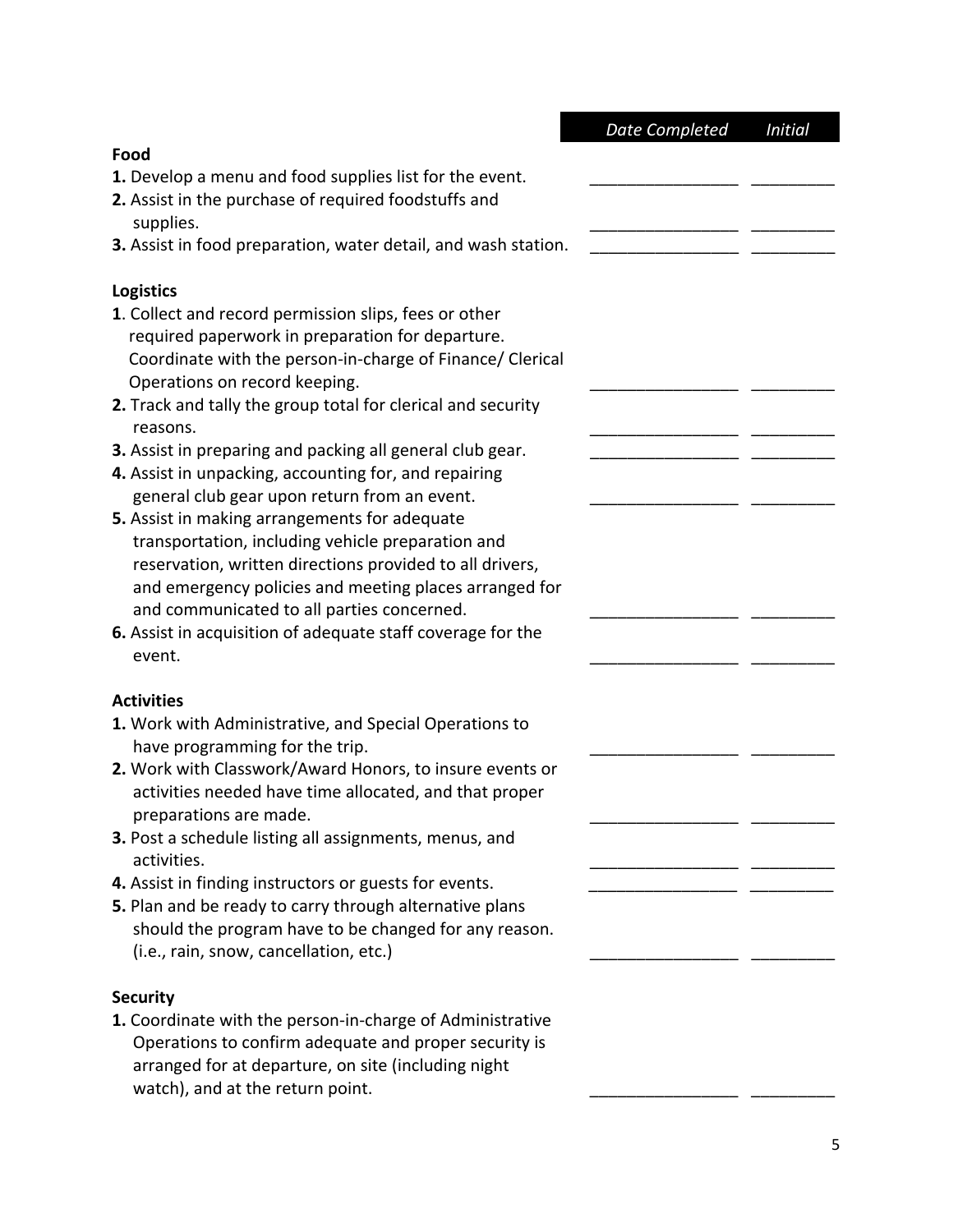|                                                                                                                                                                                                                                                                                                                                                                                                                                                                                  | Date Completed | <b>Initial</b> |
|----------------------------------------------------------------------------------------------------------------------------------------------------------------------------------------------------------------------------------------------------------------------------------------------------------------------------------------------------------------------------------------------------------------------------------------------------------------------------------|----------------|----------------|
| General<br>1. Meet deadlines.<br>2. Work cheerfully and without prodding.<br>3. Communicate effectively.<br>4. Exhibit Christian spirit.                                                                                                                                                                                                                                                                                                                                         |                |                |
| <b>Counseling Operations (2 months)</b>                                                                                                                                                                                                                                                                                                                                                                                                                                          |                |                |
| <b>Unit Activities</b><br>1. Assist in, or lead in planning and carrying out a unit day<br>event.<br>2. Assist in, or lead in planning and carrying out unit<br>activities during allotted unit time during regular club<br>meetings. This could include unit AY Honor instruction,<br>worship planning, preparation for a unit activity or other<br>activities as directed by the unit counselor or club<br>director.<br>3. Assist in, or lead in planning a unit camping trip. |                |                |
| <b>Club Camping Trips</b><br>1. Assist in, or lead in planning and carrying out unit<br>activities during allotted time on club camping trips.<br>2. Assist in, or lead in providing supervision to unit<br>members. Areas in need of special attention include, but<br>are not limited to: site selection and set up, preparation<br>for inspection, unit time, hikes, group meetings, curfew<br>and lights out, and the striking of camp.                                      |                |                |
| Adventurer/Pathfinder Classwork/Award/Honors<br>1. Assist Adventurer/Pathfinder Classwork instructors by<br>motivating and encouraging unit members to keep up<br>with their Adventurer/Pathfinder Classwork requirements.<br>2. Assist Pathfinder Honor/Adventurer Award instructors by<br>motivating and encouraging unit members to pay attention<br>and complete instructions and projects.                                                                                  |                |                |
| General<br>1. Meet deadlines.<br>2. Work cheerfully and without prodding.<br>3. Communicate effectively.<br>4. Exhibit Christian spirit.                                                                                                                                                                                                                                                                                                                                         |                |                |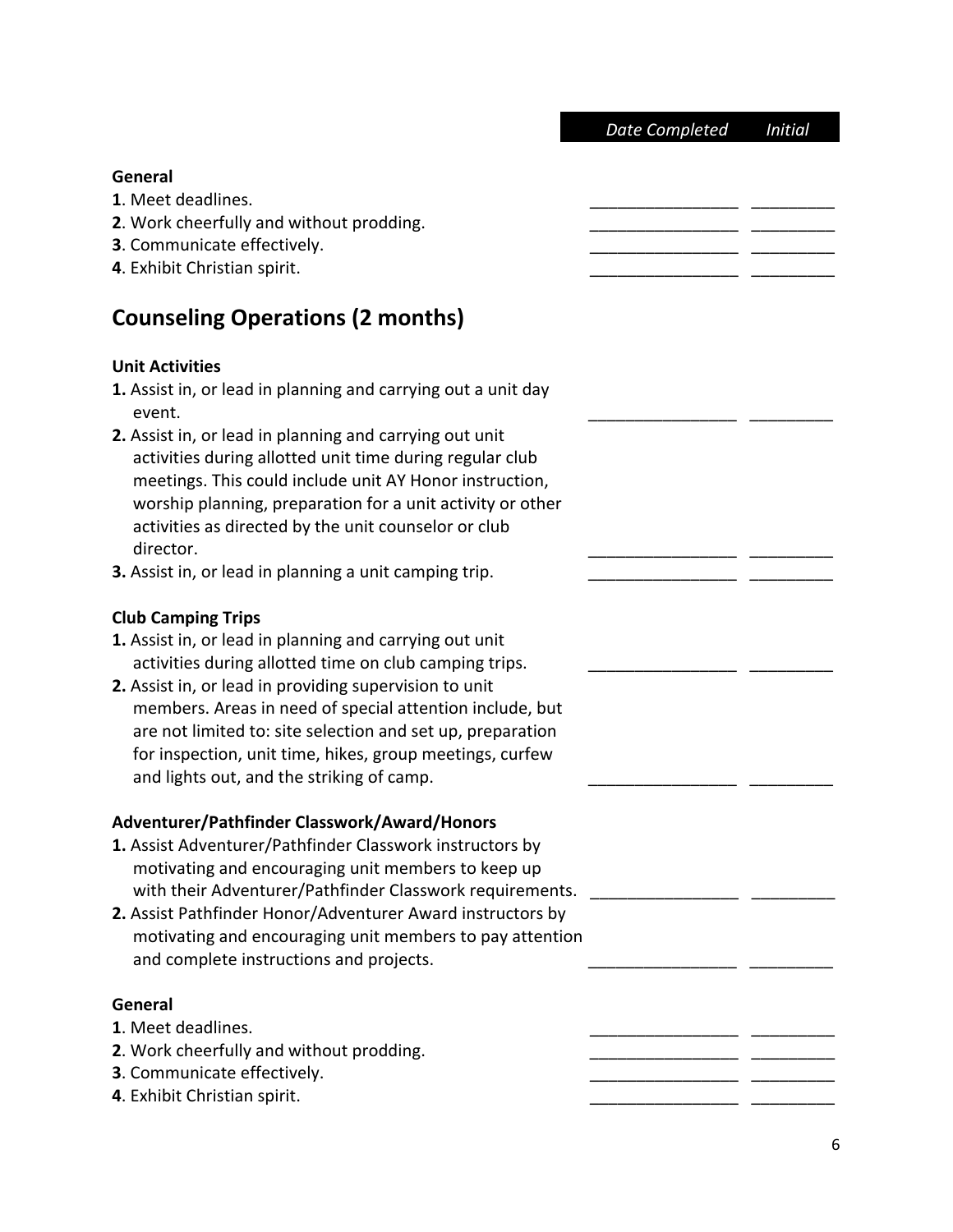**…***Date Completed Initial…….*

# **Financial/Clerical Operations (2 months)**

## **Finance**

| 1. Assist in collection and accounting of registration/dues/<br>uniform monies.                                                                                                                    |  |
|----------------------------------------------------------------------------------------------------------------------------------------------------------------------------------------------------|--|
| 2. Assist in collection and accounting of camping trip and<br>event monies.                                                                                                                        |  |
| 3. Initiate or continue a working relationship with the local<br>church treasurer.                                                                                                                 |  |
| 4. Gain a basic understanding of a debit/credit accounting<br>system.                                                                                                                              |  |
| 5. Assist in collection and accounting of fund-raising<br>monies.                                                                                                                                  |  |
| 6. Assist in collection and accounting of Adventurer/Pathfinder<br>program and award/honor monies.                                                                                                 |  |
| 7. Assist in accounting reimbursements and accounts<br>payable.                                                                                                                                    |  |
| <b>Clerical</b>                                                                                                                                                                                    |  |
| 1. Assist in taking, processing, and distributing uniform<br>orders.                                                                                                                               |  |
| 2. Assist or lead out in keeping and tracking attendance<br>records for club events and tallying them for use by the<br>club directors and conference reports.                                     |  |
| 3. Assist or lead out in collection of permission slips for<br>events.                                                                                                                             |  |
| 4. Assist or lead out in Adventurer Award or Pathfinder<br>Honor paperwork. Include a list of those who have<br>completed the requirements and document their<br>receipt of the Award/Honor token. |  |
| 5. Assist or lead out in submitting monthly reports of club<br>activities and attendance totals to the conference and<br>area coordinator.                                                         |  |
| 6. Be able to answer parental and Adventurer/Pathfinder<br>Questions concerning general policies and guidelines of<br>the club.                                                                    |  |
| 7. Assist or lead out in the registration process including<br>tracking, filing, and distribution of applications, info<br>packets, schedules, health forms, and consent forms.                    |  |
| 8. Assist or lead out in taking minutes of Staff Meeting.                                                                                                                                          |  |